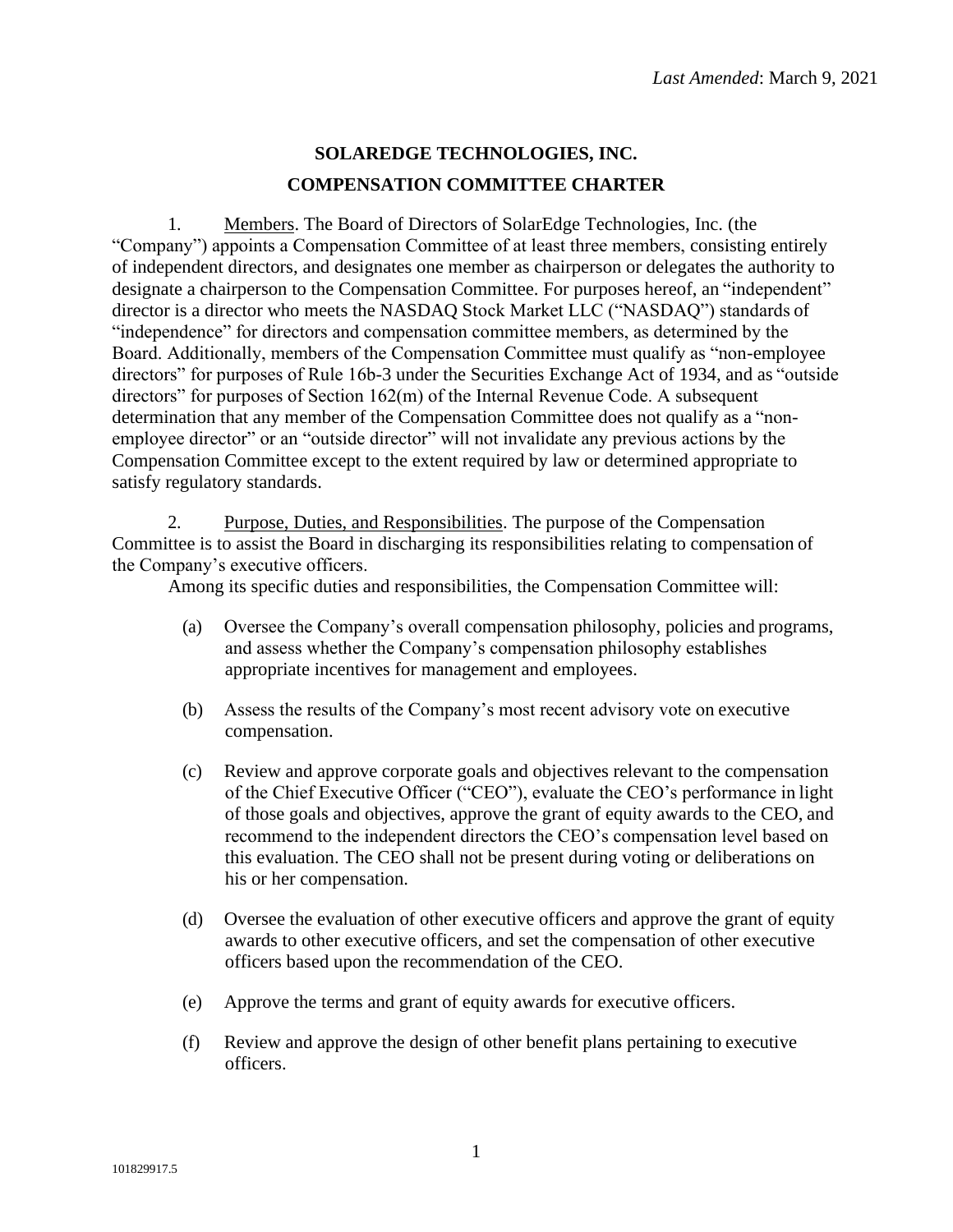- (g) Administer and make recommendations to the Board with respect to the Company's incentive compensation and equity-based compensation plans that are subject to Board approval.
- (h) Approve the terms and grant of equity awards for executive officers.
- (i) Review and approve the design of other benefit plans pertaining to executive officers.
- (j) Approve, and amend or modify, the terms of other compensation and benefit plans as appropriate.
- (k) Review and recommend to the Board employment and severance arrangements for executive officers, including employment agreements and change-in-control provisions, plans or agreements.
- (l) Review and discuss with management the Company's Compensation Discussion and Analysis ("CD&A") and related disclosures that Securities and Exchange Commission ("SEC") rules require be included in the Company's annual report and proxy statement, recommend to the Board based on the review and discussions whether the CD&A should be included in the annual report and proxy statement, and oversee preparation of the compensation committee report required by SEC rules for inclusion in the Company's annual report and proxy statement.
- (m) Annually review compliance by executive officers and directors with applicable stock ownership guidelines of the Company.
- (n) Oversee the assessment of the risks related to the Company's compensation policies and programs applicable to officers and employees, and report to the Board on the results of this assessment.
- (o) At least annually, assess whether the work of compensation consultants involved in determining or recommending executive or director compensation has raised any conflict of interest that is required to be disclosed in the Company's annual report and proxy statement.
- (p) Oversee the Company's engagement efforts with stockholders on the subject of executive compensation.
- (q) Annually evaluate the performance of the Compensation Committee and the adequacy of the Committee's charter.
- (r) Oversee the Company's strategies and policies related to human capital management, including with respect to matters such as diversity and inclusion, workplace environment and culture, and talent development and retention.
- 3. Outside advisers. The Compensation Committee will have the authority, in its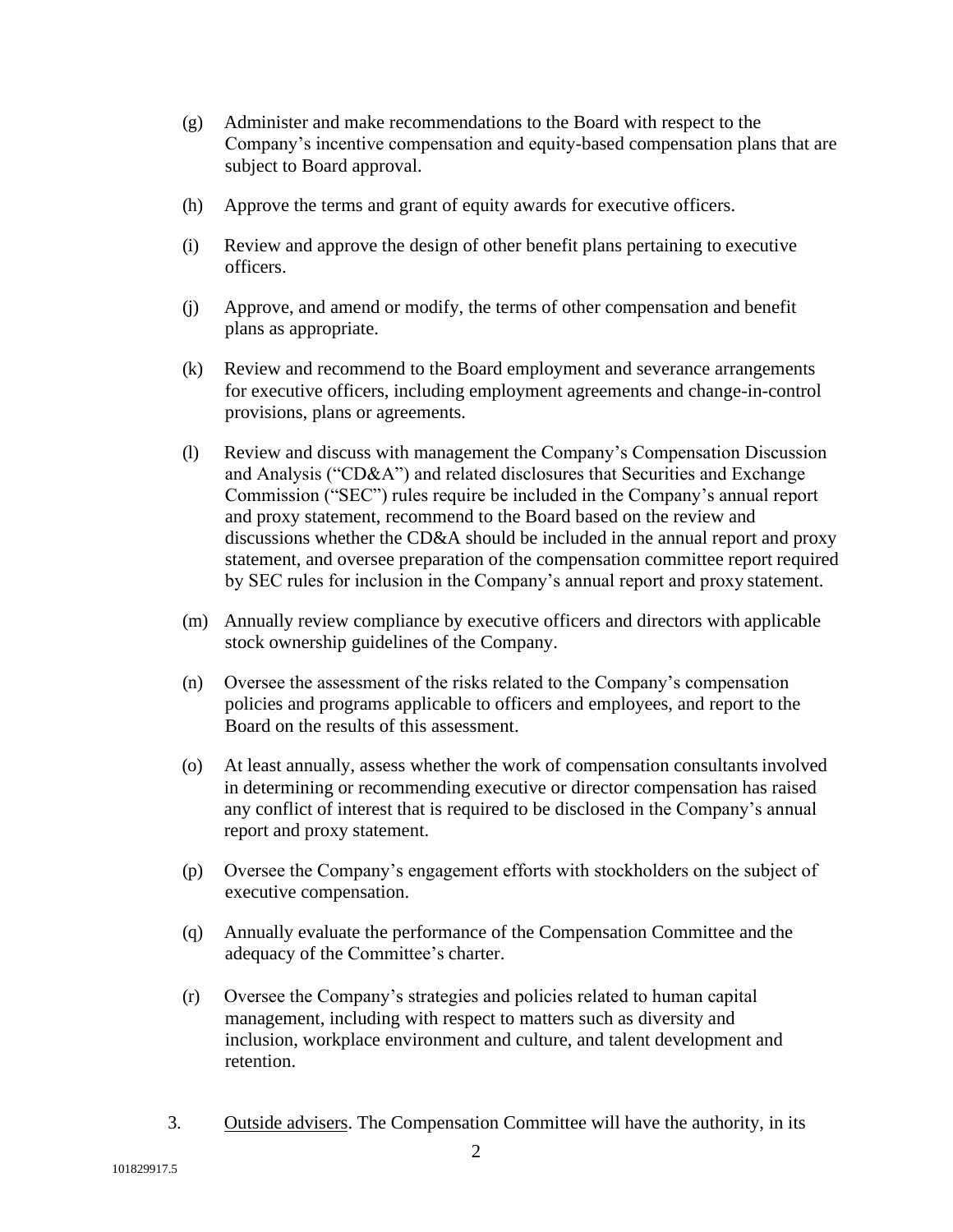sole discretion, to retain or obtain the advice of such consultants, outside counsel and other advisers as it determines appropriate to assist it in the full performance of its functions, including any compensation consultant used to assist in the evaluation of CEO or executive compensation. The Compensation Committee will be directly responsible for the appointment, compensation and oversight of the work of any consultants, outside counsel and other advisers retained by the